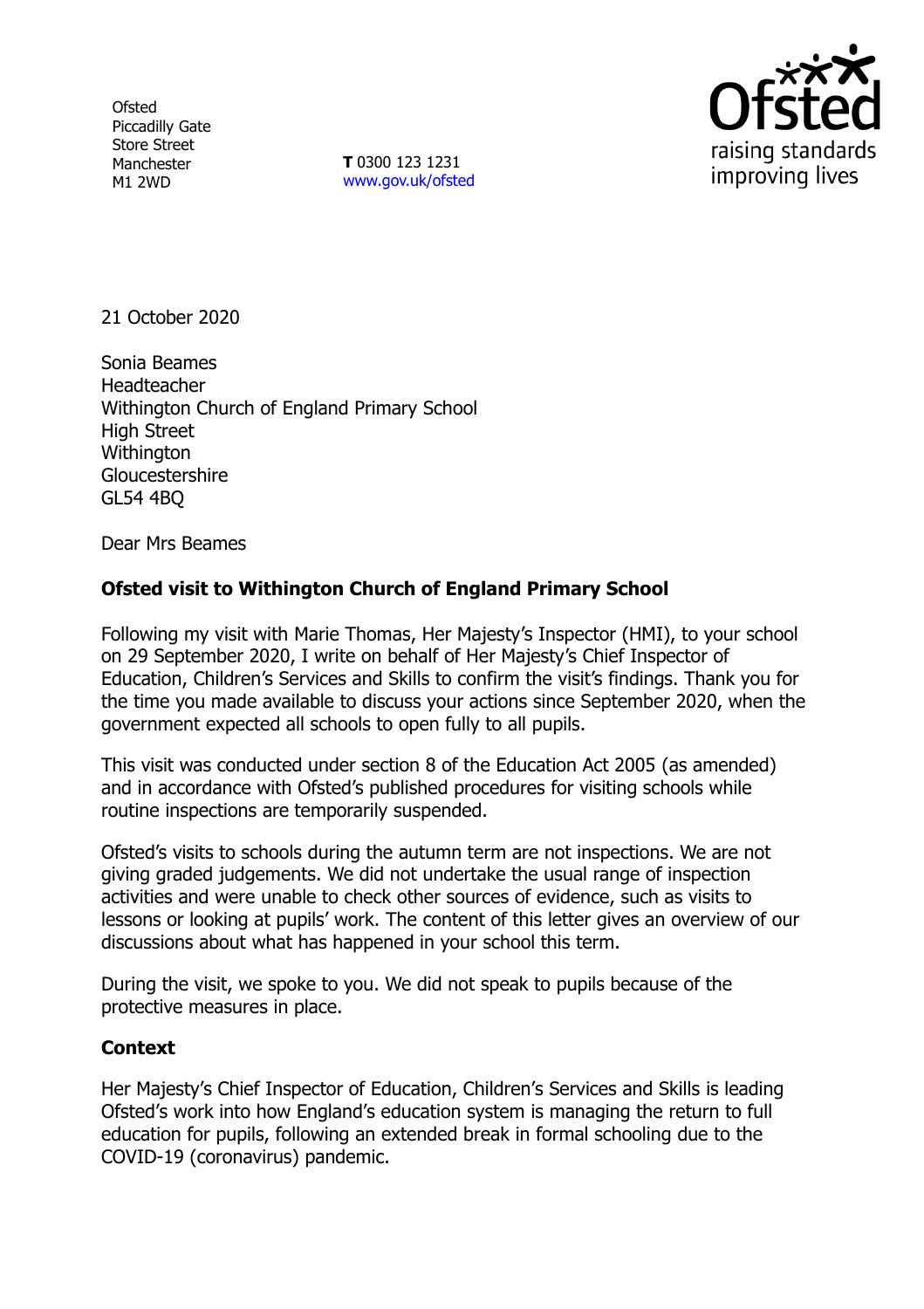

In undertaking this focused work, HMI are visiting a broad range of schools. HMI will visit a sample of:

- approximately 1,200 schools across all Ofsted grades (outstanding, good, requires improvement and inadequate)
- maintained schools, academies and free schools, special schools and centres of alternative provision, including those in cities, and coastal, town or rural communities.

The information from this visit will feed into Ofsted's national reporting so that the insights can be shared with the government and the education sector. We did not find any significant concerns during the visit. In such a case, an inspection report would be published on our website and available to parents and carers.

We did not consider your response to COVID-19 during the spring and summer terms 2020, when the school was not open to all pupils.

## **From this visit, inspectors noted that:**

- The school opened fully to all pupils on 2 September 2020. Pupils have attended full time from this date, including children in Reception.
- The rate of pupils' attendance is similar to the normal attendance at this time of year. You have written to parents to set out the expectations for attendance. Each class forms a 'bubble'. No classes have had to self-isolate.
- Teachers used the first week of term to help pupils get used to being with each other in school. Since then, teachers have been checking pupils' knowledge. You are confident that each class will return to the usual curriculum before the end of this term.
- You are making sure that pupils who have some gaps in their early reading skills receive extra help to boost their phonic knowledge.
- Teachers are checking pupils' understanding of mathematics topic by topic. Key stage 2 pupils' understanding of place value has been assessed. Staff are helping some pupils to revise this work.
- Pupils are learning other subjects as before, but with some minor adjustments. For example, classes are not able to switch rooms as flexibly as they did before.
- You have drawn up a plan for teaching pupils remotely if this should be needed in the coming months.

Thank you again for contributing to this important national work. The views and experiences you have shared will help to inform future policy.

I am copying this letter to the chair of the governing body, the director of education for the diocese of Gloucester, the regional schools commissioner and the director of